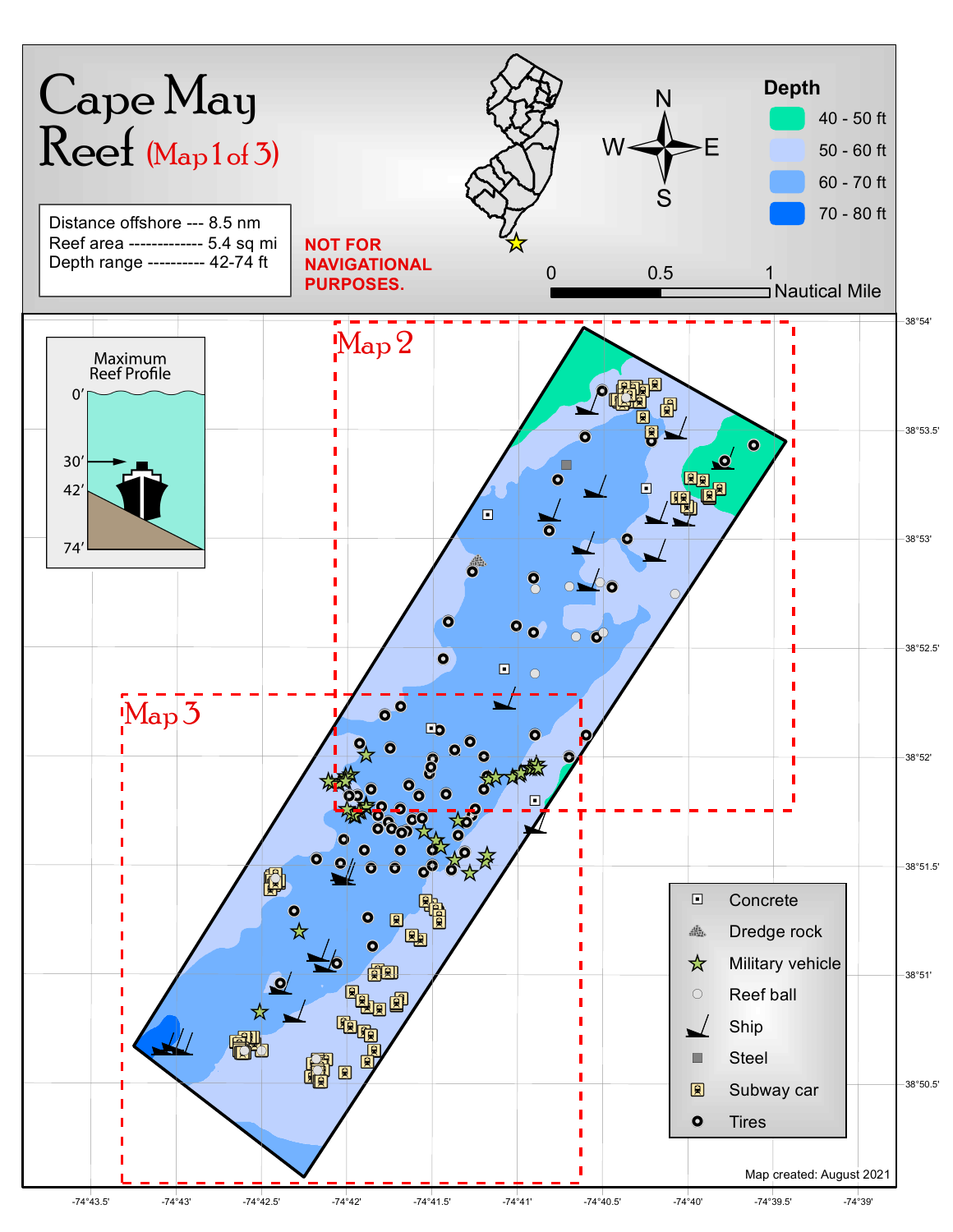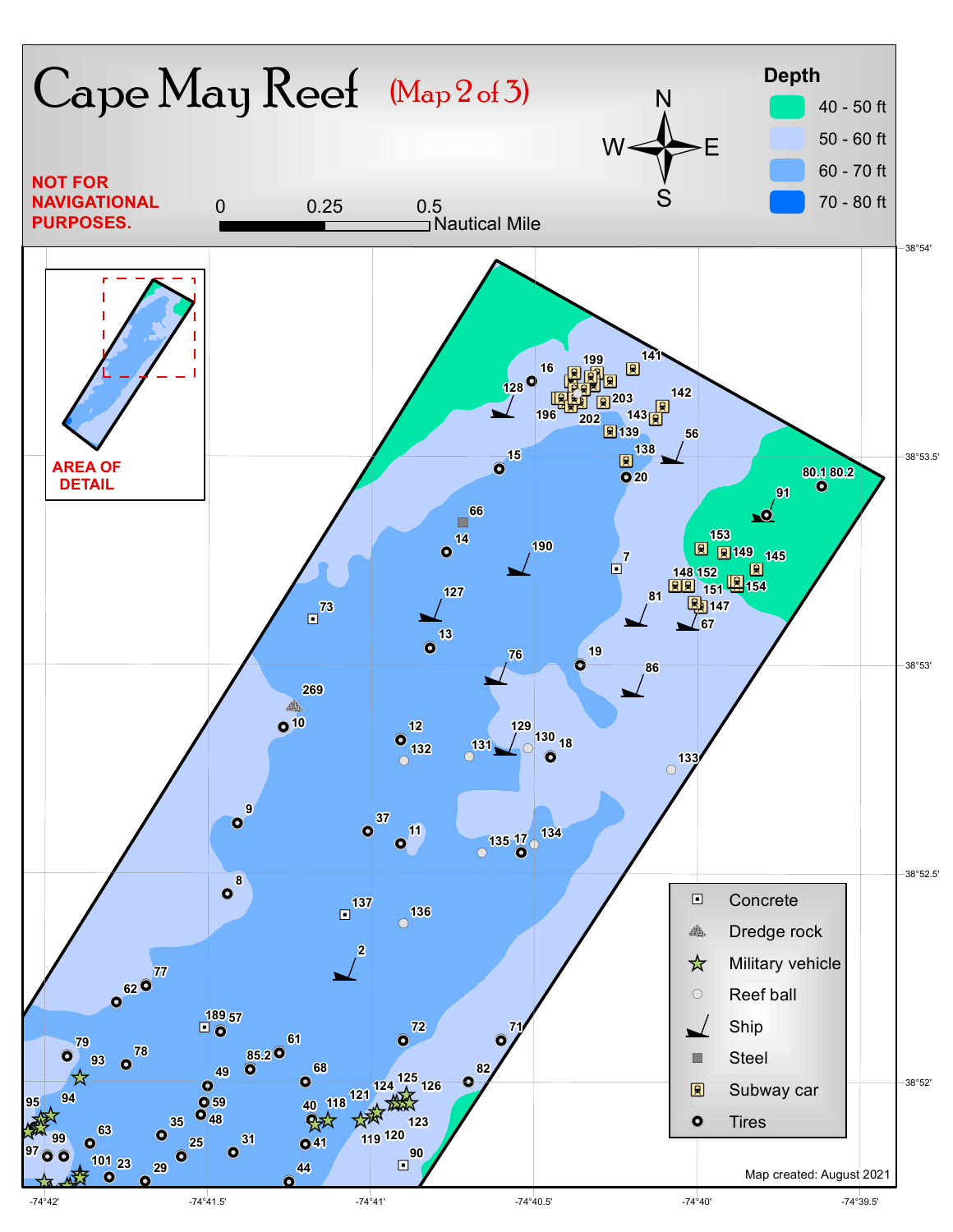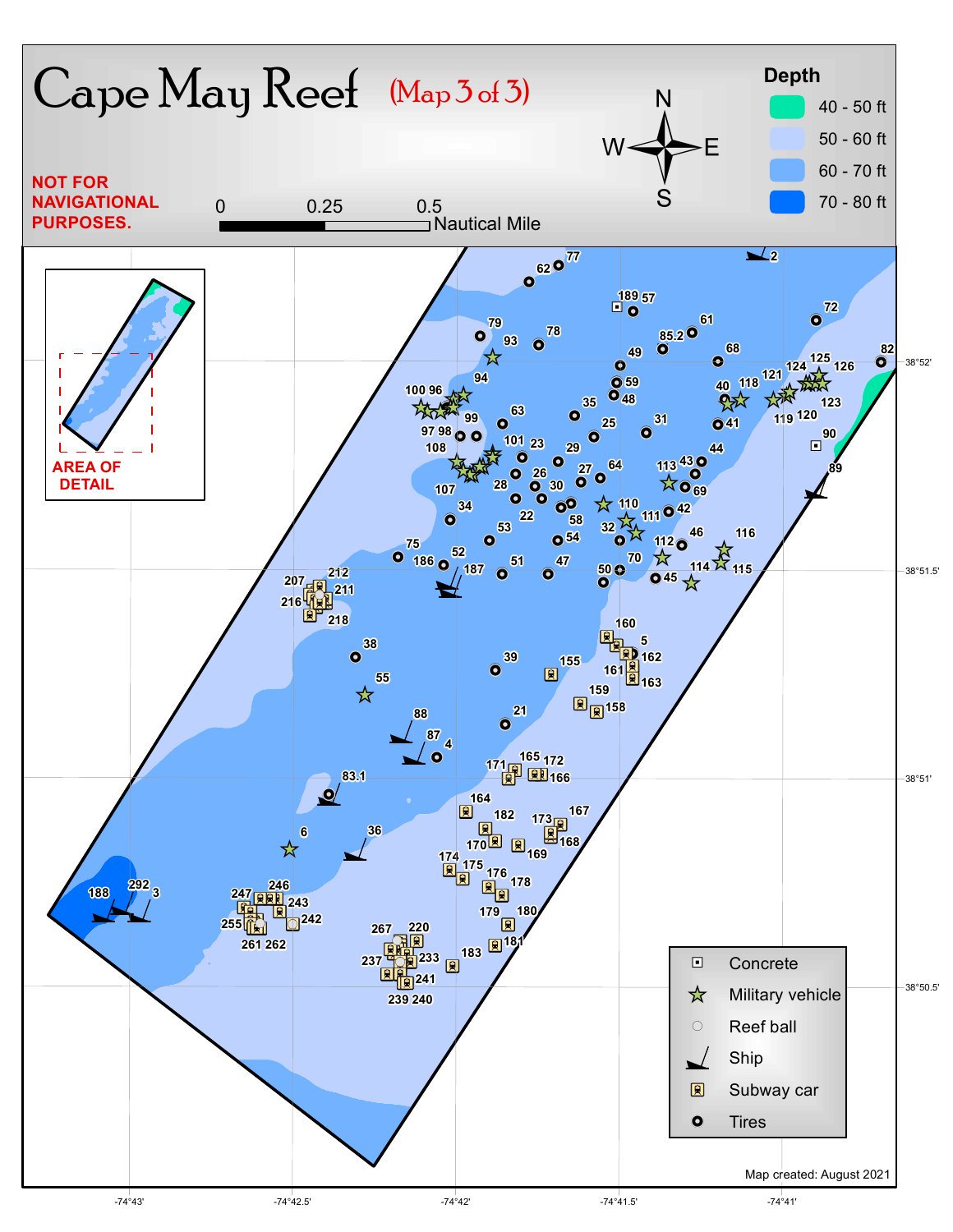|                |                           |                                                         |                                                                                          | <b>Date</b> |              |               |
|----------------|---------------------------|---------------------------------------------------------|------------------------------------------------------------------------------------------|-------------|--------------|---------------|
| ID#            | Name                      | Description                                             | <b>Sponsor</b>                                                                           | Deployed    | Latitude     | Longitude     |
| $\overline{2}$ | Barge                     | Barge (broken up)                                       | N/A                                                                                      |             | 38 52.27002N | 074 41.08002W |
| 3              | Laita                     | 106' Clam Dredge - "Laita"                              | Eirek's Dock; The Fisherman Magazine                                                     | 10/16/1986  | 38 50.68002N | 074 42.97002W |
| 4              | <b>Tire Units</b>         | 48-tire units                                           | Cape May Municipal Utilities<br>Authority (MUA); Southern State<br>Correctional Facility | 6/18/1987   | 38 51.04998N | 074 42.06000W |
| 5              | <b>Tire Units</b>         | 54-tire units                                           | Cape May Municipal Utilities<br>Authority (MUA), Southern State<br>Correctional Facility | 6/22/1987   | 38 51.30000N | 074 41.46000W |
| 6              | Peggy Diana               | Landing Craft Mechanized (LCM-6) - 56'<br>"Peggy Diana" | 949th U.S. Army Transportation Corps                                                     | 11/14/1987  | 38 50.83002N | 074 42.51000W |
| 7              | Ben Franklin Bridge slabs | Bridge slabs (x4700)                                    | Delaware River Port Authority                                                            | 7/1/1988    | 38 53.23002N | 074 40.24998W |
| 8              | <b>Tire Units</b>         | 105-tire units                                          | Cape May Municipal Utilities<br>Authority (MUA); Southern State<br>Correctional Facility | 7/29/1988   | 38 52.45002N | 074 41.44002W |
| 9              | <b>Tire Units</b>         | 110-tire units                                          | Cape May MUA; Southern State<br>Correctional Facility                                    | 8/2/1988    | 38 52.62000N | 074 41.41002W |
| 10             | Tire Units                | 104-tire units                                          | Cape May MUA; Southern State<br>Correctional Facility                                    | 8/4/1988    | 38 52.84998N | 074 41.26998W |
| 11             | <b>Tire Units</b>         | 105-tire units                                          | Cape May MUA; Southern State<br>Correctional Facility                                    | 8/10/1988   | 38 52.57002N | 074 40.90998W |
| 12             | <b>Tire Units</b>         | 100-tire units                                          | Cape May MUA; Southern State<br>Correctional Facility                                    | 8/16/1988   | 38 52.81998N | 074 40.90998W |
| 13             | <b>Tire Units</b>         | 110-tire units                                          | Cape May MUA; Southern State<br>Correctional Facility                                    | 8/17/1988   | 38 53.04000N | 074 40.81998W |
| 14             | <b>Tire Units</b>         | 100-tire units                                          | Cape May MUA; Southern State<br>Correctional Facility                                    | 8/18/1988   | 38 53.26998N | 074 40.77000W |
| 15             | <b>Tire Units</b>         | 100-tire units                                          | Cape May MUA; Southern State<br>Correctional Facility                                    | 8/23/1988   | 38 53.47002N | 074 40.60998W |
| 16             | <b>Tire Units</b>         | 100-tire units                                          | Cape May MUA; Southern State<br>Correctional Facility                                    | 8/25/1988   | 38 53.68002N | 074 40.51002W |
| 17             | <b>Tire Units</b>         | 100-tire units                                          | Cape May MUA; Southern State<br>Correctional Facility                                    | 8/26/1988   | 38 52.54998N | 074 40.54002W |
| $18\,$         | <b>Tire Units</b>         | 100-tire units                                          | Cape May MUA; Southern State<br><b>Correctional Facility</b>                             | 8/30/1988   | 38 52.78002N | 074 40.45002W |
| 19             | <b>Tire Units</b>         | 165-tire units                                          | Cape May MUA; Southern State<br>Correctional Facility                                    | 8/31/1988   | 38 52.99998N | 074 40.36002W |
| $20\,$         | <b>Tire Units</b>         | 100-tire units                                          | Cape May MUA; Southern State<br>Correctional Facility                                    | 9/2/1988    | 38 53.44998N | 074 40.21998W |
| 21             | <b>Tire Units</b>         | 100-tire units                                          | Cape May MUA; Southern State<br>Correctional Facility                                    | 9/5/1988    | 38 51.13002N | 074 41.85000W |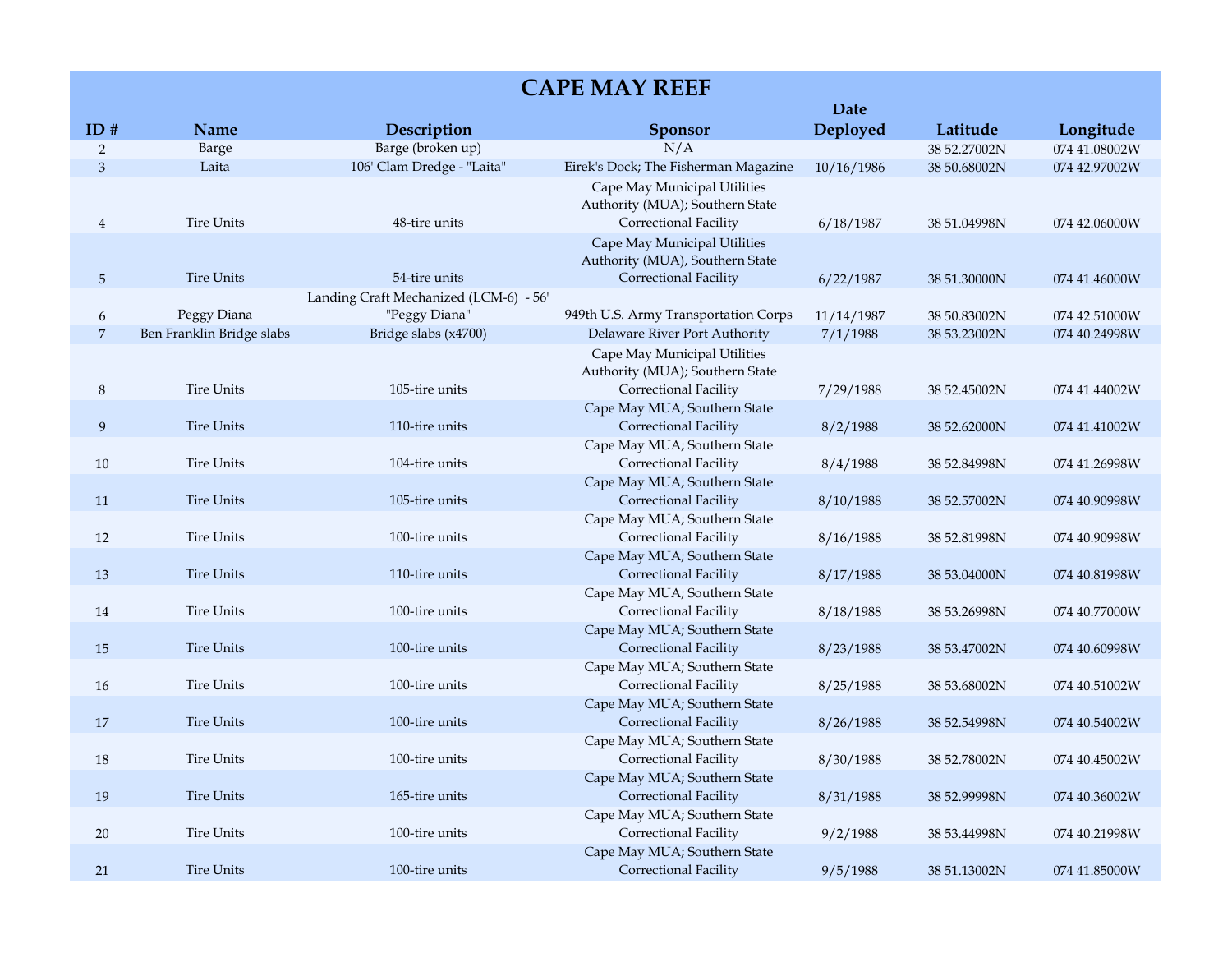|        |                   |                           | <b>CAPE MAY REEF</b>                                                  | <b>Date</b> |              |               |
|--------|-------------------|---------------------------|-----------------------------------------------------------------------|-------------|--------------|---------------|
| ID#    | Name              | Description               | <b>Sponsor</b>                                                        | Deployed    | Latitude     | Longitude     |
| 22     | <b>Tire Units</b> | 90-tire units             | Cape May MUA; Southern State<br>Correctional Facility                 | 9/6/1988    | 38 51.67002N | 074 41.82000W |
| 23     | <b>Tire Units</b> | 100-tire units            | Cape May MUA; Southern State<br>Correctional Facility                 | 9/7/1988    | 38 51.76998N | 074 41.80002W |
| 24     | <b>Tire Units</b> | 105-tire units            | Cape May MUA; Southern State<br>Correctional Facility                 | 9/9/1988    | 38 51.66000N | 074 41.65002W |
| 25     | <b>Tire Units</b> | 107-tire units            | Cape May MUA; Southern State<br>Correctional Facility                 | 9/13/1988   | 38 51.82002N | 074 41.58000W |
| 26     | <b>Tire Units</b> | 100-tire units            | Cape May MUA; Southern State<br>Correctional Facility                 | 9/14/1988   | 38 51.70002N | 074 41.76000W |
| 27     | <b>Tire Units</b> | 100-tire units            | Cape May MUA; Southern State<br>Correctional Facility                 | 9/15/1988   | 38 51.70998N | 074 41.62002W |
| 28     | <b>Tire Units</b> | 90-tire units             | Cape May MUA; Southern State<br>Correctional Facility                 | 9/16/1988   | 38 51.73002N | 074 41.82000W |
| 29     | <b>Tire Units</b> | 99-tire units             | Cape May MUA; Southern State<br>Correctional Facility                 | 10/12/1988  | 38 51.76002N | 074 41.68998W |
| $30\,$ | <b>Tire Units</b> | 110-tire units            | Cape May MUA; Southern State<br>Correctional Facility                 | 10/13/1988  | 38 51.67002N | 074 41.74002W |
| 31     | <b>Tire Units</b> | 100-tire units            | Cape May MUA; Southern State<br>Correctional Facility                 | 10/14/1988  | 38 51.82998N | 074 41.41998W |
| 32     | <b>Tire Units</b> | 100-tire units            | Cape May MUA; Southern State<br>Correctional Facility                 | 10/18/1988  | 38 51.57000N | 074 41.50002W |
| 33     | <b>Tire Units</b> | 100-tire units            | Cape May MUA; Southern State<br>Correctional Facility                 | 10/20/1988  | 38 51.82002N | 074 41.94000W |
| 34     | <b>Tire Units</b> | 115-tire units            | Cape May MUA; Southern State<br>Correctional Facility                 | 11/3/1988   | 38 51.61998N | 074 42.01998W |
| 35     | <b>Tire Units</b> | 100-tire units            | Cape May MUA; Southern State<br>Correctional Facility                 | 11/4/1988   | 38 51.87000N | 074 41.64000W |
| 36     | <b>WINTHROP</b>   | 120' Trawler - "Winthrop" | Eirek's Dock; Fish America Foundation<br>Cape May MUA; Southern State | 7/12/1989   | 38 50.83002N | 074 42.31002W |
| 37     | <b>Tire Units</b> | 550-tire units            | Correctional Facility<br>Cape May MUA; Southern State                 | 7/13/1989   | 38 52.60002N | 074 41.01000W |
| $38\,$ | <b>Tire Units</b> | 424-tire units            | Correctional Facility                                                 | 7/21/1989   | 38 51.28998N | 074 42.31002W |
| 39     | <b>Tire Units</b> | 574-tire units            | Cape May MUA; Southern State<br>Correctional Facility                 | 8/30/1989   | 38 51.25998N | 074 41.88000W |
| 40     | <b>Tire Units</b> | 105-tire units            | Cape May MUA; Southern State<br>Correctional Facility                 | 9/1/1989    | 38 51.91002N | 074 41.17998W |
| 41     | <b>Tire Units</b> | 102-tire units            | Cape May MUA; Southern State<br>Correctional Facility                 | 9/2/1989    | 38 51.85002N | 074 41.20002W |
| 42     | <b>Tire Units</b> | 105-tire units            | Cape May MUA; Southern State<br>Correctional Facility                 | 9/30/1989   | 38 51.64002N | 074 41.35002W |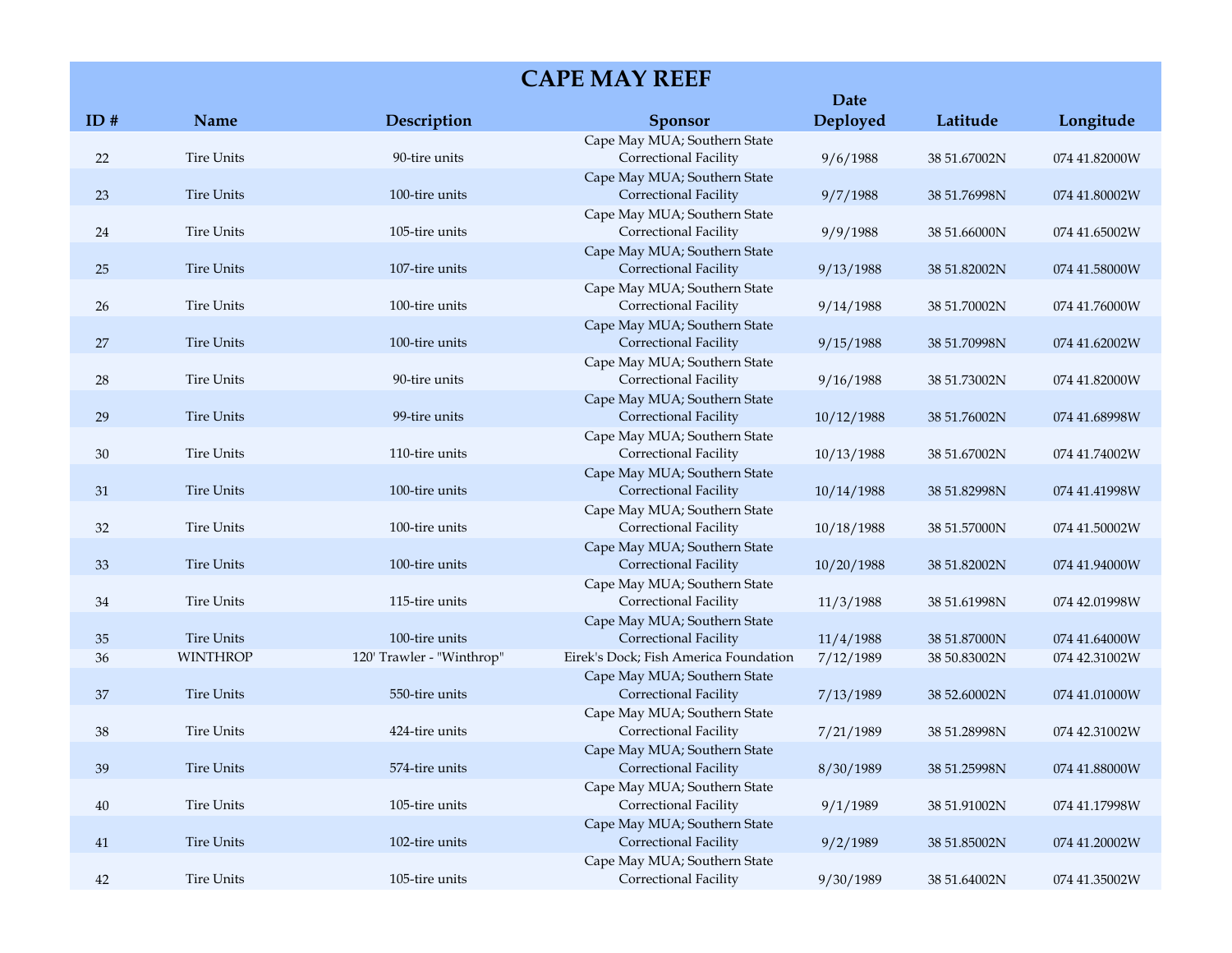| <b>CAPE MAY REEF</b> |                   |                                                         |                                                                                                           |            |              |               |
|----------------------|-------------------|---------------------------------------------------------|-----------------------------------------------------------------------------------------------------------|------------|--------------|---------------|
|                      |                   |                                                         |                                                                                                           | Date       |              |               |
| ID#                  | <b>Name</b>       | Description                                             | <b>Sponsor</b>                                                                                            | Deployed   | Latitude     | Longitude     |
| 43                   | <b>Tire Units</b> | 102-tire units                                          | Cape May MUA; Southern State<br>Correctional Facility                                                     | 9/29/1989  | 38 51.73002N | 074 41.26998W |
| 44                   | <b>Tire Units</b> | 115-tire units                                          | Cape May MUA; Southern State<br>Correctional Facility                                                     | 9/29/1989  | 38 51.76002N | 074 41.25000W |
| 45                   | <b>Tire Units</b> | 105-tire units                                          | Cape May MUA; Southern State<br><b>Correctional Facility</b>                                              | 11/3/1989  | 38 51.48000N | 074 41.38998W |
| 46                   | <b>Tire Units</b> | 106-tire units                                          | Cape May MUA; Southern State<br>Correctional Facility                                                     | 11/4/1989  | 38 51.55998N | 074 41.31000W |
| 47                   | <b>Tire Units</b> | 100-tire units                                          | Cape May MUA; Southern State<br>Correctional Facility                                                     | 12/11/1989 | 38 51.49002N | 074 41.71998W |
| 48                   | <b>Tire Units</b> | 100-tire units                                          | Cape May MUA; Southern State<br>Correctional Facility                                                     | 12/18/1989 | 38 51.91998N | 074 41.52000W |
| 49                   | <b>Tire Units</b> | 110-tire units                                          | Cape May MUA; Southern State<br>Correctional Facility                                                     | 12/18/1989 | 38 51.99000N | 074 41.50002W |
| 50                   | <b>Tire Units</b> | 100-tire units                                          | Cape May MUA; Southern State<br>Correctional Facility                                                     | 12/19/1989 | 38 51.46998N | 074 41.55000W |
| 51                   | <b>Tire Units</b> | 105-tire units                                          | Cape May MUA; Southern State<br>Correctional Facility                                                     | 12/27/1989 | 38 51.49002N | 074 41.86002W |
| 52                   | <b>Tire Units</b> | 107-tire units                                          | Cape May MUA; Southern State<br>Correctional Facility                                                     | 12/27/1989 | 38 51.51000N | 074 42.04002W |
| 53                   | <b>Tire Units</b> | 90-tire units                                           | Cape May MUA; Southern State<br>Correctional Facility                                                     | 12/29/1989 | 38 51.57000N | 074 41.89998W |
| 54                   | <b>Tire Units</b> | 105-tire units                                          | Cape May MUA; Southern State<br>Correctional Facility                                                     | 12/29/1989 | 38 51.57000N | 074 41.68998W |
| 55                   | Captian Henry     | Landing Craft Mechanized (LCM-6) - 56'<br>"Capt. Henry" | Bureau of Coastal Engineering; Cape<br>May County Party & Charter Boat<br>Assoc.; Fish America Foundation | 5/6/1990   | 38 51.19998N | 074 42.28002W |
| 56                   | Lisa Michelle     | 110' Deck Barge - "Lisa Michelle"                       | McNeil's Marina; Fish America<br>Foundation; Cape May County Party &<br>Charter Boat Assoc.               | 8/8/1990   | 38 53.50998N | 074 40.08000W |
| 57                   | <b>Tire Units</b> | 500-tire units                                          | Cape May MUA; Southern State<br>Correctional Facility                                                     | 9/25/1990  | 38 52.12002N | 074 41.46000W |
| 58                   | <b>Tire Units</b> | 600-tire units                                          | Cape May MUA; Southern State<br>Correctional Facility                                                     | 9/28/1990  | 38 51.64998N | 074 41.68002W |
| 59                   | <b>Tire Units</b> | 500-tire units                                          | Cape May MUA; Southern State<br>Correctional Facility                                                     | 10/15/1990 | 38 51.94998N | 074 41.50998W |
| 60                   | <b>Tire Units</b> | 500-tire units                                          | Cape May MUA; Southern State<br>Correctional Facility                                                     | 10/17/1990 | 38 51.82002N | 074 41.98998W |
| 61                   | <b>Tire Units</b> | 400-tire units                                          | Cape May MUA; Southern State<br>Correctional Facility                                                     | 10/30/1990 | 38 52.06998N | 074 41.28000W |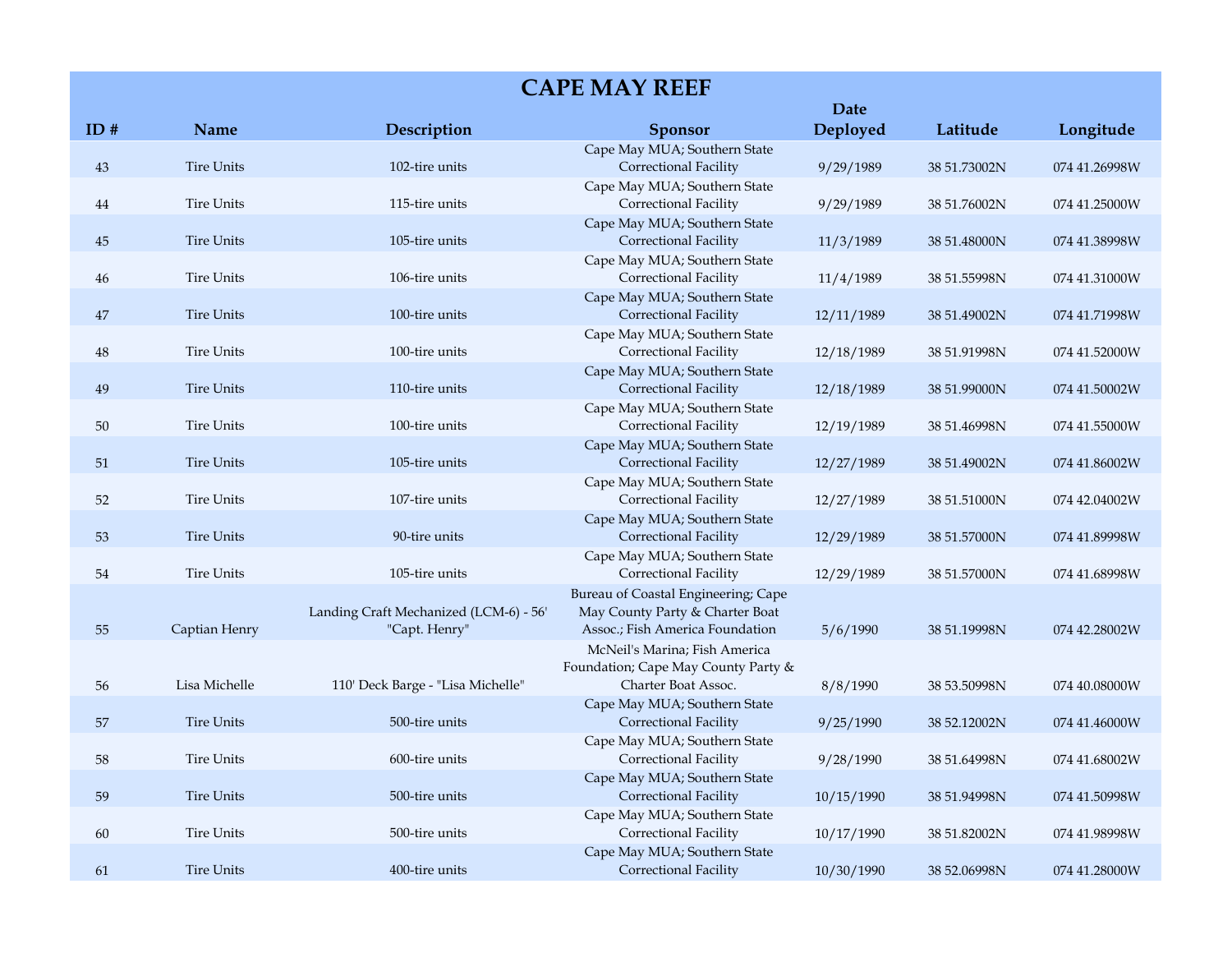| <b>CAPE MAY REEF</b> |                           |                                                       |                                                                                                          |                         |              |               |
|----------------------|---------------------------|-------------------------------------------------------|----------------------------------------------------------------------------------------------------------|-------------------------|--------------|---------------|
| ID#                  | Name                      | Description                                           | <b>Sponsor</b>                                                                                           | <b>Date</b><br>Deployed | Latitude     | Longitude     |
| 62                   | <b>Tire Units</b>         | 450-tire units                                        | Cape May MUA; Southern State<br>Correctional Facility                                                    | 11/1/1990               | 38 52.18998N | 074 41.77998W |
| 63                   | <b>Tire Units</b>         | 500-tire units                                        | Cape May MUA; Southern State<br>Correctional Facility                                                    | 11/3/1990               | 38 51.85002N | 074 41.86002W |
| 64                   | <b>Tire Units</b>         | 450-tire units                                        | Cape May MUA; Southern State<br>Correctional Facility                                                    | 12/7/1990               | 38 51.72000N | 074 41.56002W |
| 66                   | Steel and Concrete Rubble | steel & concrete rubble                               | BP Oil Co.; Delaware Bay Sea Tow;<br>Sportfish Fund                                                      | 6/30/1991               | 38 53.34000N | 074 40.72002W |
| 67                   | <b>Becky Lee</b>          | 85' Clam Dredge - "Becky Lee"                         | Atlantic Cape Fisheries, Inc.; Cape May<br>County Party & Charter Boat Assoc.                            | 7/25/1991               | 38 53.11002N | 074 40.03002W |
| 68                   | <b>Tire Units</b>         | 360-tire units                                        | Cape May MUA; Southern State<br>Correctional Facility                                                    | 8/28/1991               | 38 52.00002N | 074 41.20002W |
| 69                   | <b>Tire Units</b>         | 400-tire units                                        | Cape May MUA; Southern State<br>Correctional Facility                                                    | 9/6/1991                | 38 51.70002N | 074 41.29998W |
| 70                   | Tire units                | 439-tire units                                        | Cape May MUA; Southern State<br>Correctional Facility                                                    | 9/12/1991               | 38 51.49998N | 074 41.50002W |
| 71                   | <b>Tire Units</b>         | 450-tire units                                        | Cape May MUA; Southern State<br>Correctional Facility                                                    | 9/29/1991               | 38 52.09998N | 074 40.60002W |
| 72                   | <b>Tire Units</b>         | 450-tire units                                        | Cape May MUA; Southern State<br>Correctional Facility                                                    | 10/9/1991               | 38 52.09998N | 074 40.90002W |
| 73                   | Bridge Rubble             | Route 47 bridge pieces                                | Agate Construction Co.                                                                                   | 10/11/1991              | 38 53.11002N | 074 41.17998W |
| 74                   | <b>Tire Units</b>         | 400-tire units                                        | Cape May MUA; Southern State<br>Correctional Facility                                                    | 10/19/1991              | 38 51.88998N | 074 42.03000W |
| 75                   | <b>Tire Units</b>         | 325-tire units                                        | Cape May MUA; Southern State<br>Correctional Facility                                                    | 11/3/1991               | 38 51.52998N | 074 42.18000W |
| 76                   | <b>WYOMING</b>            | 100' Clam Dredge - "Wyoming"                          | Wyoming Boat Corp.; Cape May<br>County Party & Charter Boat Assoc.;<br>Fish America Foundation           | 12/7/1991               | 38 52.98000N | 074 40.62000W |
| 77                   | <b>Tire Units</b>         | 582-tire units                                        | Cape May MUA; Southern State<br>Correctional Facility                                                    | 6/13/1992               | 38 52.23000N | 074 41.68998W |
| 78                   | Tire Units                | 528-tire units                                        | Cape May MUA; Southern State<br><b>Correctional Facility</b>                                             | 6/22/1992               | 38 52.03998N | 074 41.74998W |
| 79                   | <b>Tire Units</b>         | 617-tire units                                        | Cape May MUA; Southern State<br>Correctional Facility                                                    | 7/5/1992                | 38 52.06002N | 074 41.92998W |
| 80.1                 | <b>Tire Units</b>         | 755-tire units (steel)                                | BP Oil Co.; Reef Environments, Inc.                                                                      | 7/15/1992               | 38 53.43000N | 074 39.61998W |
| 80.2                 | <b>Tire Units</b>         | 755-tire units (steel)                                | BP Oil Co.; Reef Environments, Inc.                                                                      | 7/15/1992               | 38 53.43000N | 074 39.61998W |
|                      |                           | 135' Commercial Fishing Vessel - "Sea<br>Transporter" | Atlantic Cape Fisheries, Inc.; Cape May<br>County Party & Charter Boat Assoc.;<br>Artificial Reef Assoc. |                         |              |               |
| 81                   | Sea Transporter           |                                                       | Cape May MUA; Southern State                                                                             | 8/21/1992               | 38 53.11998N | 074 40.18998W |
| 82                   | <b>Tire Units</b>         | 527-tire units                                        | Correctional Facility                                                                                    | 10/7/1992               | 38 52.00002N | 074 40.69998W |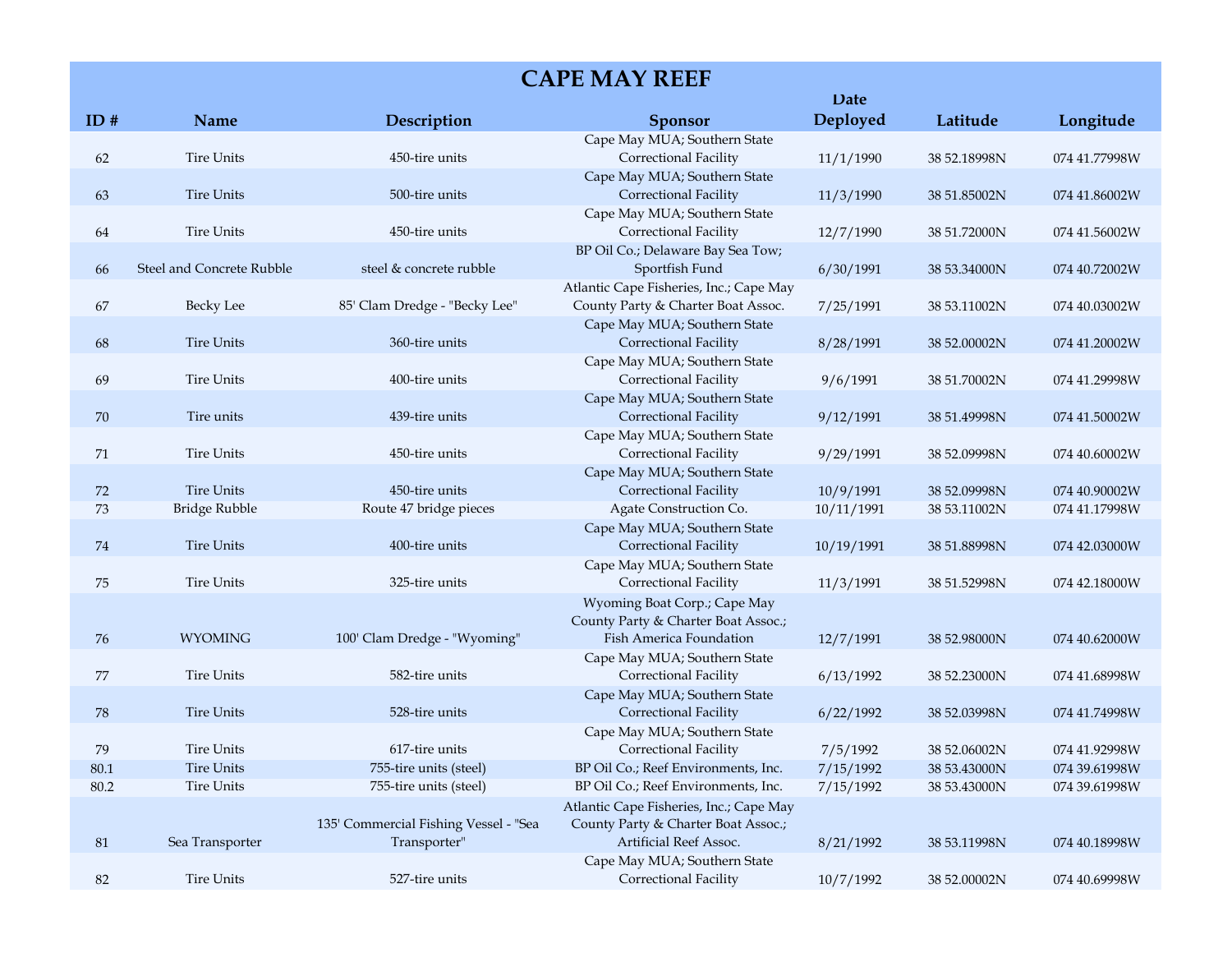|      |                       |                                         |                                                                                                                                | Date       |              |               |
|------|-----------------------|-----------------------------------------|--------------------------------------------------------------------------------------------------------------------------------|------------|--------------|---------------|
| ID#  | Name                  | Description                             | <b>Sponsor</b>                                                                                                                 | Deployed   | Latitude     | Longitude     |
| 83.1 | Salt Barge            | 150' Deck Barge - "Salt Barge"          | U.S. Navy; Cape May County Party &<br>Charter Boat Assoc.; NJ Dive Council;<br>Carbon Service Corp.; Artificial Reef<br>Assoc. | 4/9/1993   | 38 50.95998N | 074 42.39000W |
|      |                       |                                         | U.S. Navy; Cape May County Party &<br>Charter Boat Assoc.; NJ Dive Council;<br>Carbon Service Corp.; Artificial Reef           |            |              |               |
| 83.2 | <b>Tire Units</b>     | 228-tire units                          | Assoc.                                                                                                                         | 4/9/1993   | 38 50.95998N | 074 42.39000W |
| 85.1 | Concrete Rubble       | Concrete rubble                         | Weeks Marine Co.; Philadelphia Naval<br>Shipyard; Carbon Service Corp.                                                         | 7/24/1993  | 38 52.03002N | 074 41.37000W |
| 85.2 | <b>Tire Units</b>     | 258-tire units                          | Weeks Marine Co.; Philadelphia Naval<br>Shipyard; Carbon Service Corp.                                                         | 7/24/1993  | 38 52.03002N | 074 41.37000W |
|      |                       |                                         | Sportfish Fund; Artificial Reef Assoc.;<br>Cape May County Party & Charter                                                     |            |              |               |
| 86   | Celia Brown           | 85' Tugboat - "Celia Brown"             | Boat Assoc.                                                                                                                    | 8/16/1993  | 38 52.95000N | 074 40.20000W |
| 87   | <b>CAPE STRAIT</b>    | 95' Coast Guard Cutter - "Cape Strait"  | U.S. Coast Guard; NJ State Police                                                                                              | 9/9/1993   | 38 51.06000N | 074 42.13002W |
| 88   | Johnny Buoy           | 46' Bouy Tender - "Johnny Bouy"         | U.S. Coast Guard; NJ State Police                                                                                              | 9/9/1993   | 38 51.10998N | 074 42.16998W |
| 89   | Georgia               | 35' Sport Boat - "Georgia"              | Elmer Dowd; Sportfish Fund                                                                                                     | 10/23/1993 | 38 51.70002N | 074 40.90002W |
| 90   | Concrete Rubble       | Concrete rubble                         | Weeks Marine Co.                                                                                                               | 11/3/1993  | 38 51.79998N | 074 40.90002W |
|      |                       |                                         | Rothenbach Family; Cape May County                                                                                             |            |              |               |
| 91   | Rothenbach Reef I     | 165' Navy Barge YON-97 - "Rothenbach I" | Party & Charter Boat Assoc.                                                                                                    | 6/11/1997  | 38 53.37000N | 074 39.79998W |
| 92   | <b>Tire Units</b>     | 97-tire units                           | Carbon Service Corp.                                                                                                           | 6/11/1997  | 38 53.35998N | 074 39.79002W |
| 93   | Military Vehicle      | M-113 Armored Personnel Carrier (APC)   | NJ Army National Guard                                                                                                         | 9/9/1998   | 38 52.00998N | 074 41.89002W |
| 94   | Military Vehicle      | M-113 Armored Personnel Carrier (APC)   | NJ Army National Guard                                                                                                         | 9/9/1998   | 38 51.91998N | 074 41.98002W |
| 95   | Military Vehicle      | M-113 Armored Personnel Carrier (APC)   | NJ Army National Guard                                                                                                         | 9/9/1998   | 38 51.91002N | 074 42.01002W |
|      | Gregory B. Schuda     |                                         | NJ Army National Guard; Family &                                                                                               |            |              |               |
| 96   | <b>Memorial Reef</b>  | M-113 Armored Personnel Carrier (APC)   | Friends                                                                                                                        | 9/9/1998   | 38 51.88998N | 074 42.01998W |
| 97   | Military Vehicle      | M-113 Armored Personnel Carrier (APC)   | NJ Army National Guard                                                                                                         | 9/9/1998   | 38 51.88002N | 074 42.04998W |
| 98   | Military Vehicle      | M-113 Armored Personnel Carrier (APC)   | NJ Army National Guard                                                                                                         | 9/9/1998   | 38 51.88002N | 074 42.09000W |
|      | Roy C. Titus Memorial |                                         | NJ Army National Guard; Family &                                                                                               |            |              |               |
| 99   | Reef                  | M-113 Armored Personnel Carrier (APC)   | Friends                                                                                                                        | 9/9/1998   | 38 51.88998N | 074 42.01002W |
|      | Roy C. Titus Memorial |                                         | NJ Army National Guard; Family &                                                                                               |            |              |               |
| 100  | Reef                  | M-113 Armored Personnel Carrier (APC)   | Friends                                                                                                                        | 9/9/1998   | 38 51.88998N | 074 42.10998W |
| 101  | Military Vehicle      | M-113 Armored Personnel Carrier (APC)   | NJ Army National Guard                                                                                                         | 9/9/1998   | 38 51.78000N | 074 41.89002W |
| 102  | Military Vehicle      | M-113 Armored Personnel Carrier (APC)   | NJ Army National Guard                                                                                                         | 9/9/1998   | 38 51.76998N | 074 41.89002W |
| 103  | Military Vehicle      | M-113 Armored Personnel Carrier (APC)   | NJ Army National Guard                                                                                                         | 9/9/1998   | 38 51.75000N | 074 41.92002W |
| 104  | Military Vehicle      | M-113 Armored Personnel Carrier (APC)   | NJ Army National Guard                                                                                                         | 9/9/1998   | 38 51.75000N | 074 41.92998W |
| 105  | Military Vehicle      | M-113 Armored Personnel Carrier (APC)   | NJ Army National Guard                                                                                                         | 9/9/1998   | 38 51.73002N | 074 41.95002W |
| 106  | Military Vehicle      | M-113 Armored Personnel Carrier (APC)   | NJ Army National Guard                                                                                                         | 9/9/1998   | 38 51.73002N | 074 41.95998W |
| 107  | Military Vehicle      | M-113 Armored Personnel Carrier (APC)   | NJ Army National Guard                                                                                                         | 9/9/1998   | 38 51.73998N | 074 41.98002W |
| 108  | Military Vehicle      | M-113 Armored Personnel Carrier (APC)   | NJ Army National Guard                                                                                                         | 9/9/1998   | 38 51.76002N | 074 42.00000W |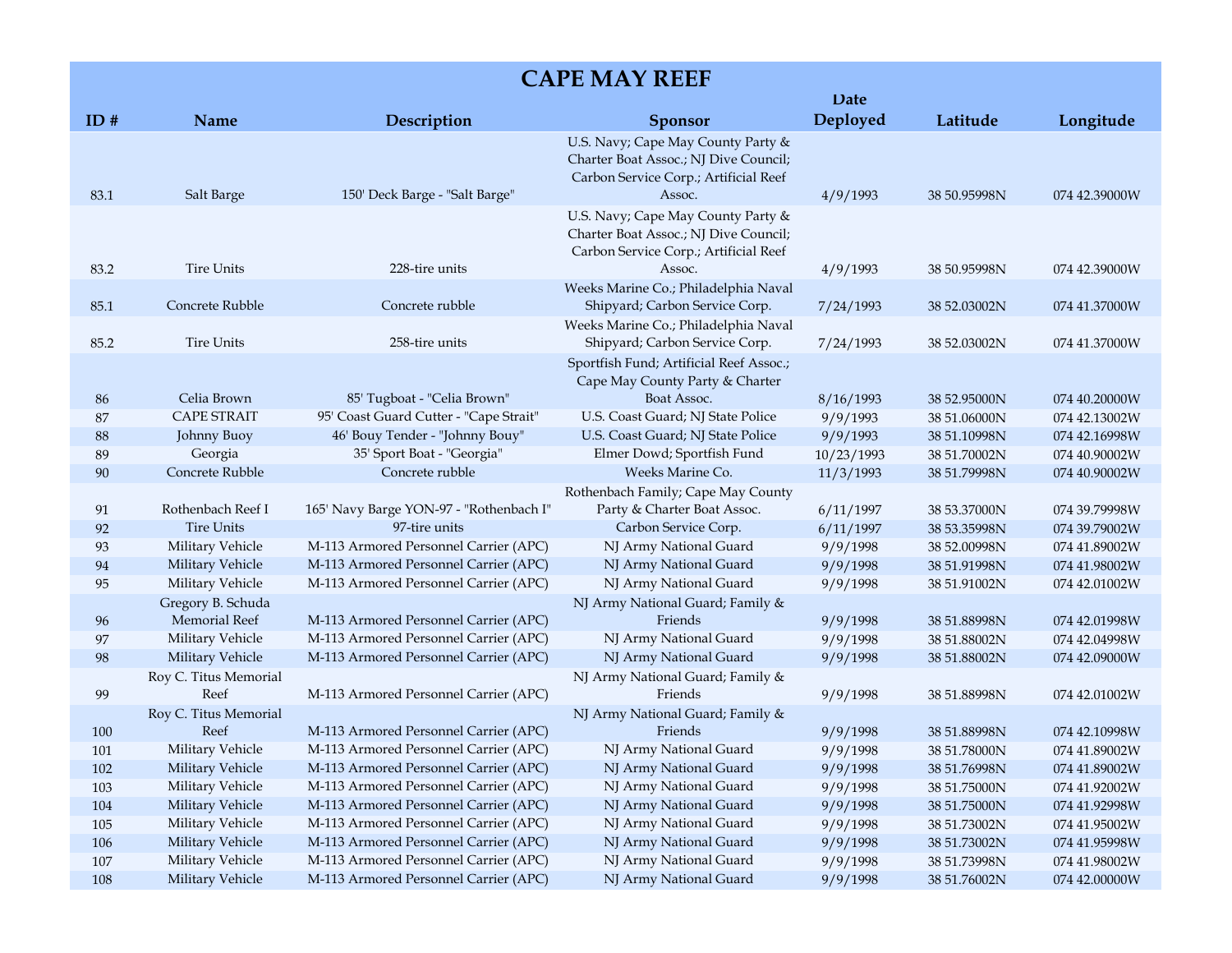|     |                           |                                           |                                        | Date       |              |               |
|-----|---------------------------|-------------------------------------------|----------------------------------------|------------|--------------|---------------|
| ID# | Name                      | Description                               | <b>Sponsor</b>                         | Deployed   | Latitude     | Longitude     |
| 109 | Military Vehicle          | M-113 Armored Personnel Carrier (APC)     | NJ Army National Guard                 | 9/9/1998   | 38 51.66000N | 074 41.55000W |
| 110 | Military Vehicle          | M-113 Armored Personnel Carrier (APC)     | NJ Army National Guard                 | 9/9/1998   | 38 51.61998N | 074 41.47998W |
| 111 | Military Vehicle          | M-113 Armored Personnel Carrier (APC)     | NJ Army National Guard                 | 9/9/1998   | 38 51.58998N | 074 41.44998W |
| 112 | Military Vehicle          | M-113 Armored Personnel Carrier (APC)     | NJ Army National Guard                 | 9/9/1998   | 38 51.52998N | 074 41.37000W |
| 113 | Military Vehicle          | M-113 Armored Personnel Carrier (APC)     | NJ Army National Guard                 | 9/9/1998   | 38 51.70998N | 074 41.35002W |
| 114 | Military Vehicle          | M-113 Armored Personnel Carrier (APC)     | NJ Army National Guard                 | 9/9/1998   | 38 51.46998N | 074 41.28000W |
| 115 | Military Vehicle          | M-113 Armored Personnel Carrier (APC)     | NJ Army National Guard                 | 9/9/1998   | 38 51.52002N | 074 41.19000W |
| 116 | Military Vehicle          | M-113 Armored Personnel Carrier (APC)     | NJ Army National Guard                 | 9/9/1998   | 38 51.55002N | 074 41.17998W |
| 117 | Military Vehicle          | M-113 Armored Personnel Carrier (APC)     | NJ Army National Guard                 | 9/9/1998   | 38 51.90000N | 074 41.17002W |
| 118 | Military Vehicle          | M-113 Armored Personnel Carrier (APC)     | NJ Army National Guard                 | 9/9/1998   | 38 51.91002N | 074 41.13000W |
| 119 | Military Vehicle          | M-113 Armored Personnel Carrier (APC)     | NJ Army National Guard                 | 9/9/1998   | 38 51.91002N | 074 41.02998W |
| 120 | Military Vehicle          | M-113 Armored Personnel Carrier (APC)     | NJ Army National Guard                 | 9/9/1998   | 38 51.91998N | 074 40.99002W |
| 121 | Military Vehicle          | M-113 Armored Personnel Carrier (APC)     | NJ Army National Guard                 | 9/9/1998   | 38 51.93000N | 074 40.98000W |
| 122 | <b>Military Vehicle</b>   | M-113 Armored Personnel Carrier (APC)     | NJ Army National Guard                 | 9/9/1998   | 38 51.94998N | 074 40.93002W |
| 123 | Military Vehicle          | M-113 Armored Personnel Carrier (APC)     | NJ Army National Guard                 | 9/9/1998   | 38 51.94998N | 074 40.92000W |
| 123 | Subway Car                | Subway Car (55'x9'x11')                   | New York City Transit Authority        | 8/25/2008  | 38 51.45000N | 074 42.43002W |
| 124 | Military Vehicle          | M-113 Armored Personnel Carrier (APC)     | NJ Army National Guard                 | 9/9/1998   | 38 51.94998N | 074 40.90002W |
| 125 | Military Vehicle          | M-113 Armored Personnel Carrier (APC)     | NJ Army National Guard                 | 9/9/1998   | 38 51.97002N | 074 40.89000W |
| 126 | Military Vehicle          | M-113 Armored Personnel Carrier (APC)     | NJ Army National Guard                 | 9/9/1998   | 38 51.94998N | 074 40.87998W |
|     |                           |                                           | U.S. Coast Guard; South Jersey Fishing |            |              |               |
| 127 | Red Oak                   | 157' Coast Guard Bouy Tender - "Red Oak"  | Center                                 | 9/13/1999  | 38 53.13000N | 074 40.81998W |
|     |                           |                                           | Cape May County Party & Charter        |            |              |               |
| 128 | Point Swift               | 83' Coast Guard Cutter - "Point Swift"    | Boat Assoc.                            | 3/30/2000  | 38 53.62002N | 074 40.60002W |
| 129 | Dr. Tom's Reef            | 120' Coast Guard Cutter - "Heritage Hull" | Natoli Family                          | 9/20/2001  | 38 52.81002N | 074 40.59000W |
| 130 | Dr. Tom's Reef            | 50 Reef Balls                             | Family & Friends                       | 12/18/2002 | 38 52.80000N | 074 40.51998W |
|     | Archie Faulkner Sr.       |                                           |                                        |            |              |               |
| 131 | <b>Memorial Reef</b>      | 50 Reef Balls                             | Pauline Faulkner and Family            | 12/18/2002 | 38 52.78002N | 074 40.69998W |
| 132 | Prowler Reef              | 50 Reef Balls                             | Nontas Kontes                          | 12/18/2002 | 38 52.77000N | 074 40.90002W |
|     | John "Wild Bill" Beatty   |                                           |                                        |            |              |               |
| 133 | Reef                      | 50 Reef Balls                             | Robert Beatty; Family & Friends        | 12/18/2002 | 38 52.75002N | 074 40.08000W |
| 134 | Lorraine Messner Reef     | 50 Reef Balls                             | James Messner Jr.                      | 12/18/2002 | 38 52.57002N | 074 40.50000W |
| 135 | Capt. James Albright Reef | 50 Reef Balls                             | Don & Marge Albright                   | 12/18/2002 | 38 52.54998N | 074 40.66002W |
| 136 | Hillman's Reef            | 50 Reef Balls                             | H.M. Hillman Brass Co.                 | 12/18/2002 | 38 52.38000N | 074 40.90002W |
| 137 | Bruce H. Brong Reef       | Concrete castings (x57)                   | Family & Friends                       | 12/18/2002 | 38 52.39998N | 074 41.08002W |
| 138 | Subway Car                | Subway Car (Redbird I)                    | New York City Transit Authority        | 7/3/2003   | 38 53.49000N | 074 40.21998W |
| 139 | Redbird Reef I            | Subway Car (Redbird I)                    | New York City Transit Authority        | 7/3/2003   | 38 53.56002N | 074 40.27002W |
| 140 | Subway Car                | Subway Car (Redbird I)                    | New York City Transit Authority        | 7/3/2003   | 38 53.70000N | 074 40.30998W |
| 141 | Subway Car                | Subway Car (Redbird I)                    | New York City Transit Authority        | 7/3/2003   | 38 53.71002N | 074 40.20000W |
| 142 | Subway Car                | Subway Car (Redbird I)                    | New York City Transit Authority        | 7/3/2003   | 38 53.62002N | 074 40.11000W |
| 143 | Subway Car                | Subway Car (Redbird I)                    | New York City Transit Authority        | 7/3/2003   | 38 53.59002N | 074 40.12998W |
| 144 | Subway Car                | Subway Car (Redbird I)                    | New York City Transit Authority        | 7/3/2003   | 38 53.68002N | 074 40.32000W |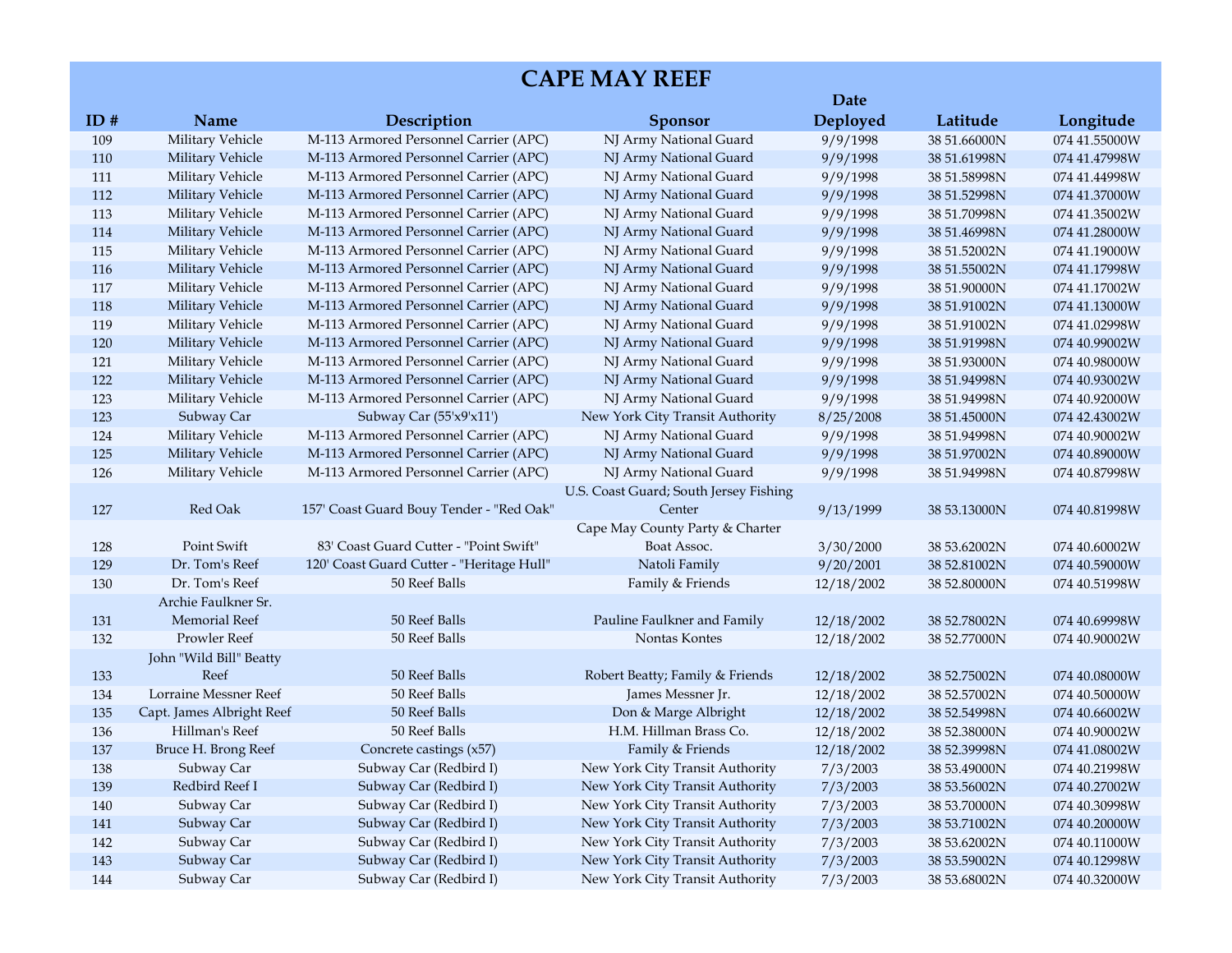|     |                  |                                              |                                 | Date      |              |               |
|-----|------------------|----------------------------------------------|---------------------------------|-----------|--------------|---------------|
| ID# | Name             | Description                                  | <b>Sponsor</b>                  | Deployed  | Latitude     | Longitude     |
| 145 | Subway Car       | Subway Car (Redbird II)                      | New York City Transit Authority | 7/3/2003  | 38 53.23002N | 074 39.82002W |
| 146 | Redbird Reef II  | Subway Car (Redbird II)                      | New York City Transit Authority | 7/3/2003  | 38 53.20002N | 074 39.88998W |
| 147 | Subway Car       | Subway Car (Redbird II)                      | New York City Transit Authority | 7/3/2003  | 38 53.14002N | 074 39.99000W |
| 148 | Subway Car       | Subway Car (Redbird II)                      | New York City Transit Authority | 7/3/2003  | 38 53.19000N | 074 40.06998W |
| 149 | Subway Car       | Subway Car (Redbird II)                      | New York City Transit Authority | 7/3/2003  | 38 53.26998N | 074 39.91998W |
| 150 | Subway Car       | Subway Car (Redbird II)                      | New York City Transit Authority | 7/3/2003  | 38 53.19000N | 074 39.88002W |
| 151 | Subway Car       | Subway Car (Redbird II)                      | New York City Transit Authority | 7/3/2003  | 38 53.14998N | 074 40.00998W |
| 152 | Subway Car       | Subway Car (Redbird II)                      | New York City Transit Authority | 7/3/2003  | 38 53.19000N | 074 40.03002W |
| 153 | Subway Car       | Subway Car (Redbird II)                      | New York City Transit Authority | 7/3/2003  | 38 53.28000N | 074 39.99000W |
| 154 | Subway Car       | Subway Car (Redbird II)                      | New York City Transit Authority | 7/3/2003  | 38 53.20002N | 074 39.88002W |
| 155 | Subway Car       | Subway Car (Redbird III)                     | New York City Transit Authority | 7/3/2003  | 38 51.25002N | 074 41.71002W |
| 156 | Redbird Reef III | Subway Car (Redbird III)                     | New York City Transit Authority | 7/3/2003  | 38 51.31998N | 074 41.50998W |
| 157 | Subway Car       | Subway Car (Redbird III)                     | New York City Transit Authority | 7/3/2003  | 38 51.25998N | 074 41.46000W |
| 158 | Subway Car       | Subway Car (Redbird III)                     | New York City Transit Authority | 7/3/2003  | 38 51.16002N | 074 41.56998W |
| 159 | Subway Car       | Subway Car (Redbird III)                     | New York City Transit Authority | 7/3/2003  | 38 51.18000N | 074 41.62002W |
| 160 | Subway Car       | Subway Car (Redbird III)                     | New York City Transit Authority | 7/3/2003  | 38 51.34002N | 074 41.53998W |
| 161 | Subway Car       | Subway Car (Redbird III)                     | New York City Transit Authority | 7/3/2003  | 38 51.30000N | 074 41.47998W |
| 162 | Subway Car       | Subway Car (Redbird III)                     | New York City Transit Authority | 7/3/2003  | 38 51.27000N | 074 41.46000W |
| 163 | Subway Car       | Subway Car (Redbird III)                     | New York City Transit Authority | 7/3/2003  | 38 51.24000N | 074 41.46000W |
| 164 | Subway Car       | Subway Car (Redbird IV)                      | New York City Transit Authority | 7/3/2003  | 38 50.92002N | 074 41.97000W |
| 165 | Redbird Reef IV  | Subway Car (Redbird IV)                      | New York City Transit Authority | 7/3/2003  | 38 51.01998N | 074 41.82000W |
| 166 | Subway Car       | Subway Car (Redbird IV)                      | New York City Transit Authority | 7/3/2003  | 38 51.01002N | 074 41.74002W |
| 167 | Subway Car       | Subway Car (Redbird IV)                      | New York City Transit Authority | 7/3/2003  | 38 50.89002N | 074 41.68002W |
| 168 | Subway Car       | Subway Car (Redbird IV)                      | New York City Transit Authority | 7/3/2003  | 38 50.86002N | 074 41.71002W |
| 169 | Subway Car       | Subway Car (Redbird IV)                      | New York City Transit Authority | 7/3/2003  | 38 50.83998N | 074 41.80998W |
| 170 | Subway Car       | Subway Car (Redbird IV)                      | New York City Transit Authority | 7/3/2003  | 38 50.85000N | 074 41.88000W |
| 171 | Subway Car       | Subway Car (Redbird IV)                      | New York City Transit Authority | 7/3/2003  | 38 51.00000N | 074 41.83998W |
| 172 | Subway Car       | Subway Car (Redbird IV)                      | New York City Transit Authority | 7/3/2003  | 38 51.01002N | 074 41.76000W |
| 173 | Subway Car       | Subway Car (Redbird IV)                      | New York City Transit Authority | 7/3/2003  | 38 50.86998N | 074 41.71002W |
| 174 | Subway Car       | Subway Car (Redbird V)                       | New York City Transit Authority | 7/3/2003  | 38 50.77998N | 074 42.01998W |
| 175 | Subway Car       | Subway Car (Redbird V)                       | New York City Transit Authority | 7/3/2003  | 38 50.76000N | 074 41.98002W |
| 176 | Subway Car       | Subway Car (Redbird V)                       | New York City Transit Authority | 7/3/2003  | 38 50.74002N | 074 41.89998W |
| 177 | Subway Car       | Subway Car (Redbird V)                       | New York City Transit Authority | 7/3/2003  | 38 50.71998N | 074 41.86002W |
| 178 | Subway Car       | Subway Car (Redbird V)                       | New York City Transit Authority | 7/3/2003  | 38 50.71998N | 074 41.86002W |
| 179 | Redbird Reef V   | Subway Car (Redbird V)                       | New York City Transit Authority | 7/3/2003  | 38 50.65002N | 074 41.83998W |
| 180 | Subway Car       | Subway Car (Redbird V)                       | New York City Transit Authority | 7/3/2003  | 38 50.65002N | 074 41.83998W |
| 181 | Subway Car       | Subway Car (Redbird V)                       | New York City Transit Authority | 7/3/2003  | 38 50.59998N | 074 41.88000W |
| 182 | Subway Car       | Subway Car (Redbird V)                       | New York City Transit Authority | 7/3/2003  | 38 50.88000N | 074 41.91000W |
| 183 | Subway Car       | Subway Car (Redbird V)                       | New York City Transit Authority | 7/3/2003  | 38 50.55000N | 074 42.01002W |
|     |                  | 110' Tugboat - "Allan R." (formerly "- Kings |                                 |           |              |               |
| 186 | Allan R          | $Pt.$ ")                                     | Ann E. Clark Foundation         | 3/26/2004 | 38 51.48000N | 074 42.03000W |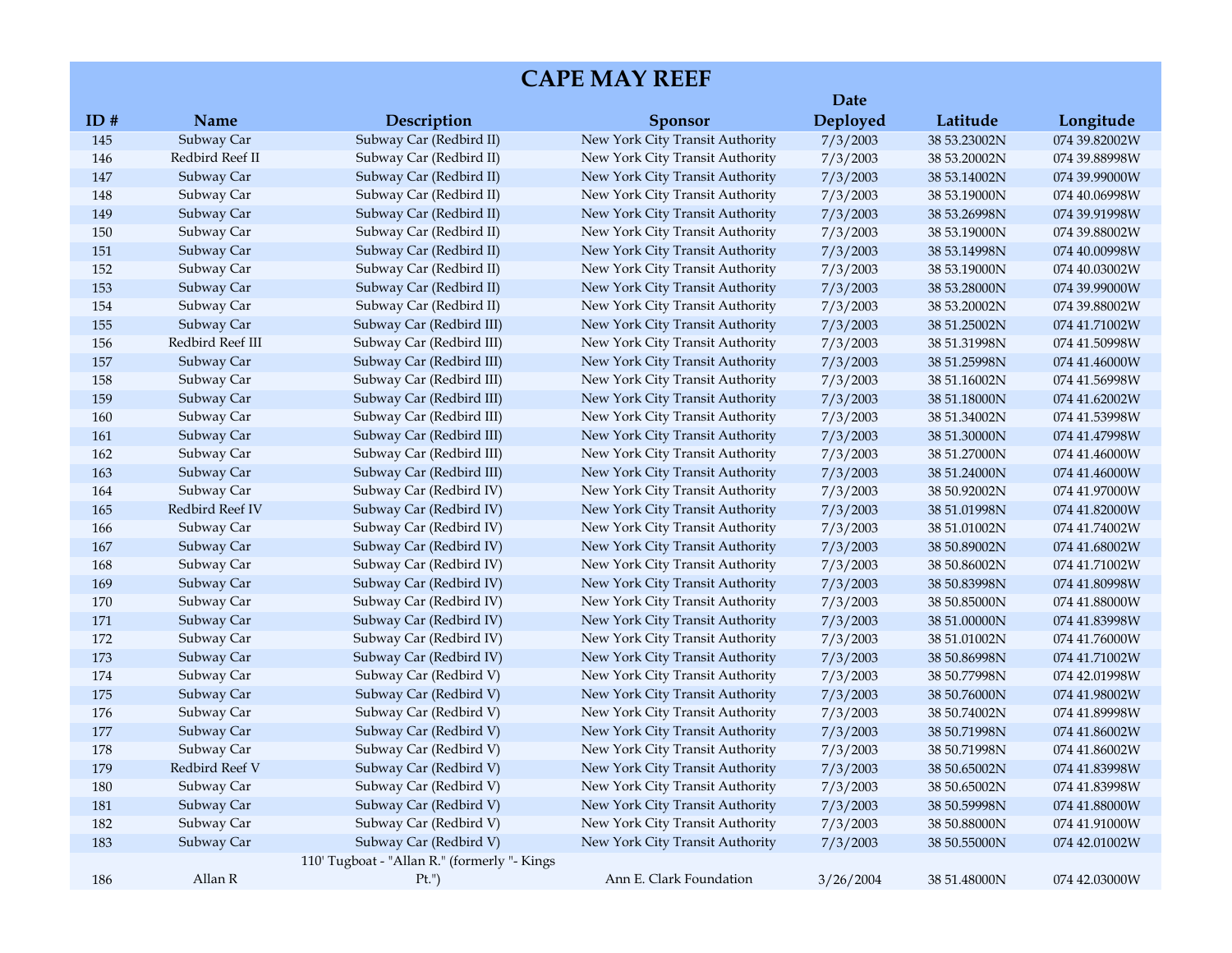|     |                 |                                              |                                   | Date      |              |               |
|-----|-----------------|----------------------------------------------|-----------------------------------|-----------|--------------|---------------|
| ID# | Name            | Description                                  | <b>Sponsor</b>                    | Deployed  | Latitude     | Longitude     |
|     |                 | 110' Tugboat - "Guido's Tug" (formerly -     |                                   |           |              |               |
| 187 | Guido's Tug     | "Georgia Moran")                             | South Jersey Fishing Center       | 3/26/2004 | 38 51.46002N | 074 42.01998W |
|     |                 | 194' Ferry Boat - "Elizabeth" (AKA "Hooter's |                                   |           |              |               |
| 188 | Elizabeth       | Ferry")                                      | Commissioner's Coastal Initiative | 8/3/2005  | 38 50.68002N | 074 43.08000W |
| 189 | Concrete Rubble | concrete rubble (x16 units)                  | U.S. Coast Guard Sinkers          | 5/1/2007  | 38 52.12998N | 074 41.50998W |
| 190 | Miss Beth       | 80' Trawler - "Miss Beth" (AKA "Lucky 13")   | Atlantic Cape Fisheries, Inc.     | 1/29/2008 | 38 53.23998N | 074 40.54998W |
| 191 | Car             | Subway Car (55'x9'x11') (15 subway cars)     | New York City Transit Authority   | 8/25/2008 | 38 53.64000N | 074 40.42998W |
| 192 | Car             | Subway Car (55'x9'x11')                      | New York City Transit Authority   | 8/25/2008 | 38 53.62998N | 074 40.38000W |
| 193 | Car             | Subway Car (55'x9'x11')                      | New York City Transit Authority   | 8/25/2008 | 38 53.67000N | 074 40.32000W |
| 194 | Car             | Subway Car (55'x9'x11')                      | New York City Transit Authority   | 8/25/2008 | 38 53.68002N | 074 40.39002W |
| 195 | Car             | Subway Car (55'x9'x11')                      | New York City Transit Authority   | 8/25/2008 | 38 53.62998N | 074 40.41000W |
| 196 | Car             | Subway Car (55'x9'x11')                      | New York City Transit Authority   | 8/25/2008 | 38 53.64000N | 074 40.42002W |
| 197 | Car             | Subway Car (55'x9'x11')                      | New York City Transit Authority   | 8/25/2008 | 38 53.68002N | 074 40.27002W |
| 198 | Car             | Subway Car (55'x9'x11')                      | New York City Transit Authority   | 8/25/2008 | 38 53.68998N | 074 40.33002W |
| 199 | Car             | Subway Car (55'x9'x11')                      | New York City Transit Authority   | 8/25/2008 | 38 53.70000N | 074 40.38000W |
| 200 | Car             | Subway Car (55'x9'x11')                      | New York City Transit Authority   | 8/25/2008 | 38 53.65998N | 074 40.38000W |
| 201 | Car             | Subway Car (55'x9'x11')                      | New York City Transit Authority   | 8/25/2008 | 38 53.62998N | 074 40.36002W |
| 202 | Car             | Subway Car (55'x9'x11')                      | New York City Transit Authority   | 8/25/2008 | 38 53.62002N | 074 40.39002W |
| 203 | Car             | Subway Car (55'x9'x11')                      | New York City Transit Authority   | 8/25/2008 | 38 53.62998N | 074 40.29000W |
| 204 | Car             | Subway Car (55'x9'x11')                      | New York City Transit Authority   | 8/25/2008 | 38 53.64000N | 074 40.38000W |
| 205 | Car             | Subway Car (55'x9'x11')                      | New York City Transit Authority   | 8/25/2008 | 38 53.65998N | 074 40.35000W |
| 206 | Car             | Subway Car (55'x9'x11') (13 subway cars)     | New York City Transit Authority   | 8/25/2008 | 38 51.45000N | 074 42.43998W |
| 207 | Car             | Subway Car (55'x9'x11')                      | New York City Transit Authority   | 8/25/2008 | 38 51.43998N | 074 42.45000W |
| 208 | Car             | Subway Car (55'x9'x11')                      | New York City Transit Authority   | 8/25/2008 | 38 51.42000N | 074 42.40998W |
| 209 | Car             | Subway Car (55'x9'x11')                      | New York City Transit Authority   | 8/25/2008 | 38 51.42000N | 074 42.40002W |
| 210 | Car             | Subway Car (55'x9'x11')                      | New York City Transit Authority   | 8/25/2008 | 38 51.43002N | 074 42.40002W |
| 211 | Car             | Subway Car (55'x9'x11')                      | New York City Transit Authority   | 8/25/2008 | 38 51.43002N | 074 42.40002W |
| 212 | Car             | Subway Car (55'x9'x11')                      | New York City Transit Authority   | 8/25/2008 | 38 51.46002N | 074 42.42000W |
| 214 | Car             | Subway Car (55'x9'x11')                      | New York City Transit Authority   | 8/25/2008 | 38 51.43002N | 074 42.43998W |
| 215 | Car             | Subway Car (55'x9'x11')                      | New York City Transit Authority   | 8/25/2008 | 38 51.40998N | 074 42.43002W |
| 216 | Car             | Subway Car (55'x9'x11')                      | New York City Transit Authority   | 8/25/2008 | 38 51.39000N | 074 42.45000W |
| 217 | Car             | Subway Car (55'x9'x11')                      | New York City Transit Authority   | 8/25/2008 | 38 51.42000N | 074 42.42000W |
| 218 | Car             | Subway Car (55'x9'x11')                      | New York City Transit Authority   | 8/25/2008 | 38 51.42000N | 074 42.42000W |
| 219 | Car             | Subway Car (55'x9'x11') (23 Subway cars)     | New York City Transit Authority   | 9/8/2008  | 38 50.61000N | 074 42.12000W |
| 220 | Car             | Subway Car (55'x9'x11')                      | New York City Transit Authority   | 9/8/2008  | 38 50.61000N | 074 42.16998W |
| 221 | Car             | Subway Car (55'x9'x11')                      | New York City Transit Authority   | 9/8/2008  | 38 50.59998N | 074 42.16998W |
| 222 | Car             | Subway Car (55'x9'x11')                      | New York City Transit Authority   | 9/8/2008  | 38 50.59002N | 074 42.16998W |
| 223 | Car             | Subway Car (55'x9'x11')                      | New York City Transit Authority   | 9/8/2008  | 38 50.58000N | 074 42.18000W |
| 224 | Car             | Subway Car (55'x9'x11')                      | New York City Transit Authority   | 9/8/2008  | 38 50.58000N | 074 42.19002W |
| 225 | Car             | Subway Car (55'x9'x11')                      | New York City Transit Authority   | 9/8/2008  | 38 50.56998N | 074 42.16998W |
| 226 | Car             | Subway Car (55'x9'x11')                      | New York City Transit Authority   | 9/8/2008  | 38 50.58000N | 074 42.19002W |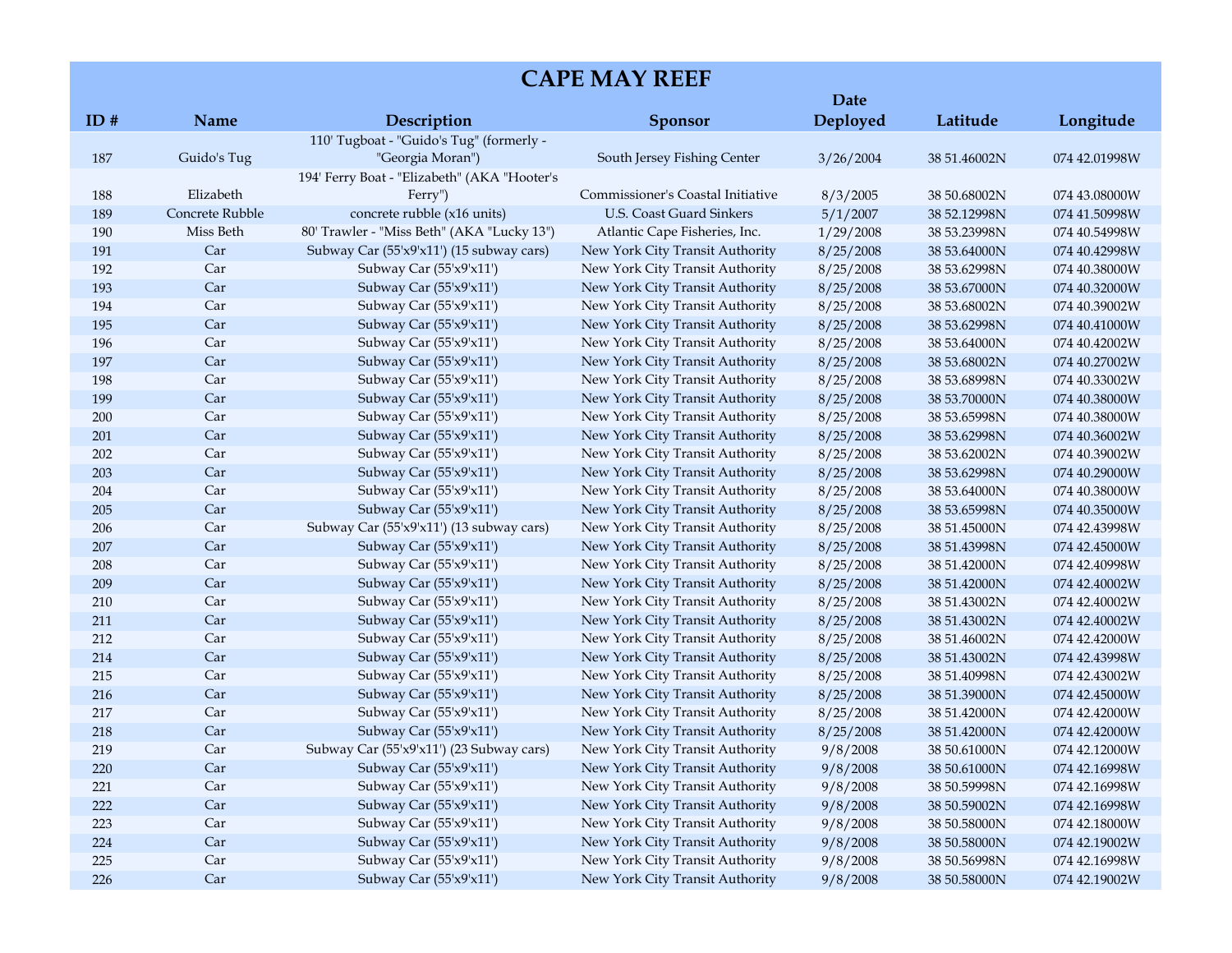|         |            |                                          |                                 | Date       |              |               |
|---------|------------|------------------------------------------|---------------------------------|------------|--------------|---------------|
| ID#     | Name       | Description                              | <b>Sponsor</b>                  | Deployed   | Latitude     | Longitude     |
| 227     | Car        | Subway Car (55'x9'x11')                  | New York City Transit Authority | 9/8/2008   | 38 50.56002N | 074 42.15000W |
| 228     | Car        | Subway Car (55'x9'x11')                  | New York City Transit Authority | 9/8/2008   | 38 50.58000N | 074 42.19002W |
| 229     | Car        | Subway Car (55'x9'x11')                  | New York City Transit Authority | 9/8/2008   | 38 50.59002N | 074 42.16998W |
| 230     | Car        | Subway Car (55'x9'x11')                  | New York City Transit Authority | 9/8/2008   | 38 50.59002N | 074 42.18000W |
| 231     | Car        | Subway Car (55'x9'x11')                  | New York City Transit Authority | 9/8/2008   | 38 50.59002N | 074 42.19998W |
| 232     | Car        | Subway Car (55'x9'x11')                  | New York City Transit Authority | 9/8/2008   | 38 50.58000N | 074 42.15000W |
| 233     | Car        | Subway Car (55'x9'x11')                  | New York City Transit Authority | 9/8/2008   | 38 50.56002N | 074 42.13998W |
| 234     | Car        | Subway Car (55'x9'x11')                  | New York City Transit Authority | 9/8/2008   | 38 50.56002N | 074 42.16998W |
| 235     | Car        | Subway Car (55'x9'x11')                  | New York City Transit Authority | 9/8/2008   | 38 50.56002N | 074 42.16998W |
| 236     | Car        | Subway Car (55'x9'x11')                  | New York City Transit Authority | 9/8/2008   | 38 50.55000N | 074 42.16998W |
| 237     | Car        | Subway Car $(55'x9'x11')$                | New York City Transit Authority | 9/8/2008   | 38 50.53002N | 074 42.21000W |
| 238     | Car        | Subway Car (55'x9'x11')                  | New York City Transit Authority | 9/8/2008   | 38 50.53002N | 074 42.16998W |
| 239     | Car        | Subway Car (55'x9'x11')                  | New York City Transit Authority | 9/8/2008   | 38 50.50998N | 074 42.16002W |
| 240     | Car        | Subway Car (55'x9'x11')                  | New York City Transit Authority | 9/8/2008   | 38 50.50998N | 074 42.16002W |
| 241     | Car        | Subway Car (55'x9'x11')                  | New York City Transit Authority | 9/8/2008   | 38 50.50998N | 074 42.15000W |
| 242     | Car        | Subway Car (55'x9'x11') (21 Subway cars) | New York City Transit Authority | 9/8/2008   | 38 50.65002N | 074 42.49998W |
| 243     | Car        | Subway Car (55'x9'x11')                  | New York City Transit Authority | 9/8/2008   | 38 50.68002N | 074 42.54000W |
| 244     | Car        | Subway Car (55'x9'x11')                  | New York City Transit Authority | 9/8/2008   | 38 50.71002N | 074 42.55002W |
| 245     | Car        | Subway Car $(55'x9'x11')$                | New York City Transit Authority | 9/8/2008   | 38 50.71002N | 074 42.57000W |
| 246     | Car        | Subway Car (55'x9'x11')                  | New York City Transit Authority | 9/8/2008   | 38 50.71002N | 074 42.60000W |
| 247     | Car        | Subway Car (55'x9'x11')                  | New York City Transit Authority | 9/8/2008   | 38 50.68998N | 074 42.64998W |
| 248     | Car        | Subway Car (55'x9'x11')                  | New York City Transit Authority | 9/8/2008   | 38 50.65998N | 074 42.61002W |
| 249     | Car        | Subway Car (55'x9'x11')                  | New York City Transit Authority | 9/8/2008   | 38 50.65002N | 074 42.61998W |
| 250     | Car        | Subway Car (55'x9'x11')                  | New York City Transit Authority | 9/8/2008   | 38 50.64000N | 074 42.61998W |
| 251     | Car        | Subway Car (55'x9'x11')                  | New York City Transit Authority | 9/8/2008   | 38 50.64000N | 074 42.61002W |
| 252     | Car        | Subway Car $(55'x9'x11')$                | New York City Transit Authority | 9/8/2008   | 38 50.68002N | 074 42.63000W |
| 253     | Car        | Subway Car (55'x9'x11')                  | New York City Transit Authority | 9/8/2008   | 38 50.65998N | 074 42.63000W |
| 254     | Car        | Subway Car (55'x9'x11')                  | New York City Transit Authority | 9/8/2008   | 38 50.65998N | 074 42.63000W |
| 255     | Car        | Subway Car $(55'x9'x11')$                | New York City Transit Authority | 9/8/2008   | 38 50.65002N | 074 42.63000W |
| 256     | Car        | Subway Car $(55'x9'x11')$                | New York City Transit Authority | 9/8/2008   | 38 50.64000N | 074 42.61998W |
| 257     | Car        | Subway Car (55'x9'x11')                  | New York City Transit Authority | 9/8/2008   | 38 50.64000N | 074 42.61998W |
| 258     | Car        | Subway Car (55'x9'x11')                  | New York City Transit Authority | 9/8/2008   | 38 50.64000N | 074 42.61002W |
| 259     | Car        | Subway Car (55'x9'x11')                  | New York City Transit Authority | 9/8/2008   | 38 50.64000N | 074 42.61002W |
| $260\,$ | Car        | Subway Car (55'x9'x11')                  | New York City Transit Authority | 9/8/2008   | 38 50.64000N | 074 42.60000W |
| 261     | Car        | Subway Car (55'x9'x11')                  | New York City Transit Authority | 9/8/2008   | 38 50.64000N | 074 42.60000W |
| 262     | Car        | Subway Car (55'x9'x11')                  | New York City Transit Authority | 9/8/2008   | 38 50.64000N | 074 42.61002W |
| 263     | Reef Balls | 50 Reef Balls                            | N/A                             | 12/17/2010 | 38 53.65002N | 074 40.36998W |
| 264     | Reef Balls | 51 Reef Balls                            | N/A                             | 12/17/2010 | 38 51.43998N | 074 42.42000W |
| 265     | Reef Balls | 52 Reef Balls                            | N/A                             | 12/17/2010 | 38 50.56002N | 074 42.16998W |
| 266     | Reef Balls | 53 Reef Balls                            | N/A                             | 12/17/2010 | 38 50.65002N | 074 42.60000W |
| $267\,$ | Reef Balls | 54 Reef Balls                            | N/A                             | 12/17/2010 | 38 50.61000N | 074 42.18000W |